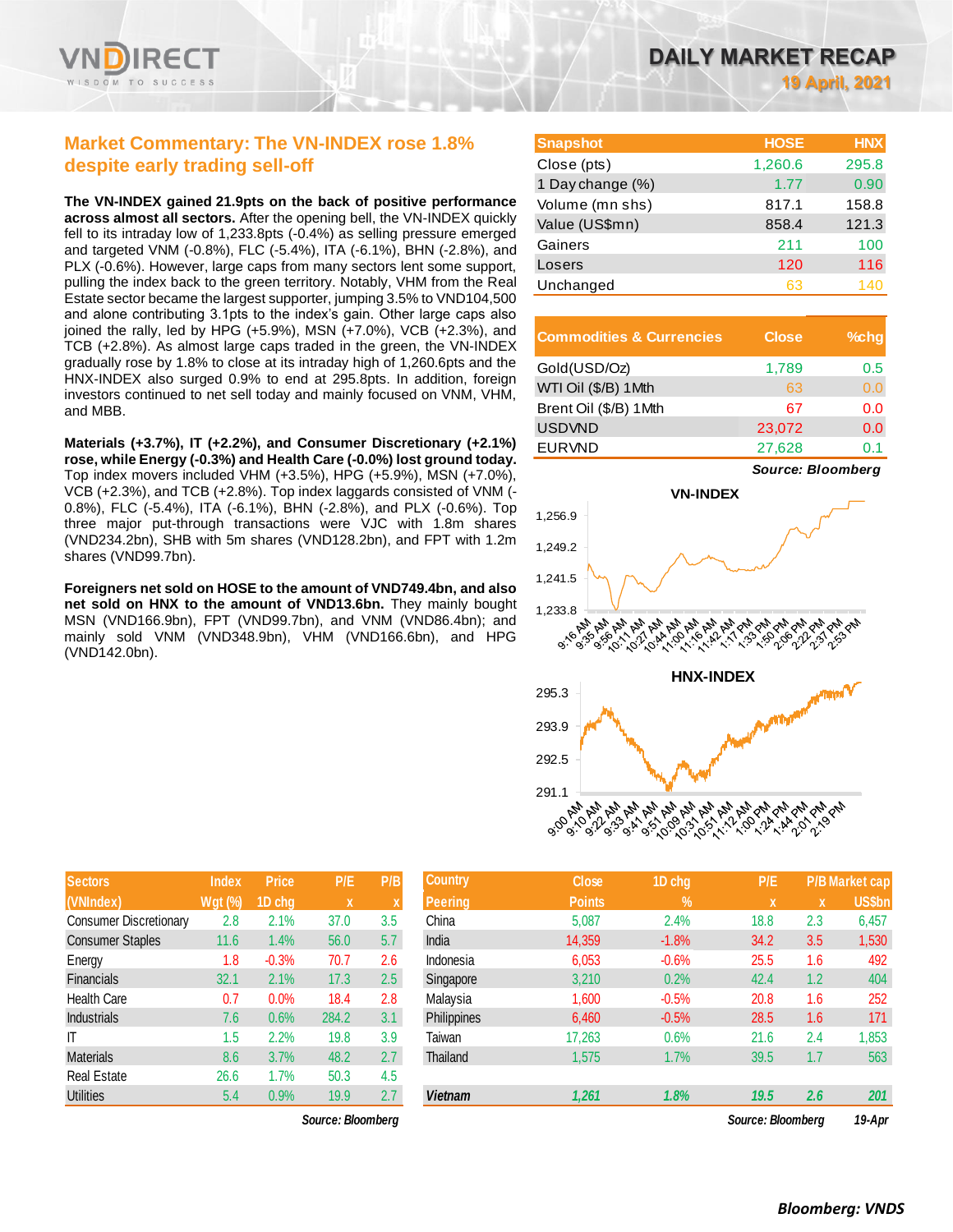

## **Market News**

## **Crude oil futures drop on low demand**

Crude oil futures on Monday fell 0.11% to Rs 4,733/barrel as participants reduced their positions on low demand. On the Multi Commodity Exchange, crude oil for May delivery eased by Rs 5, or 0.11%, to Rs 4,733/barrel with a business volume of 4,982 lots. However, West Texas Intermediate crude oil was trading 0.14% lower at US\$63.04/barrel, while Brent crude was quoting 0.21% down at US\$66.63/barrel in New York. *(Bloomberg)*

### **Vietnam aims to be world's top exporter of quality rice**

Vietnamese rice has surpassed both Thailand and India to take the number one spot in the world in terms of selling price. In 2020, with an average export price of US\$499/ton, an increase of 13.3% compared to 2019, Vietnamese rice farmers earned high profits. It is estimated that with an output of about 7m tons/ha, farmers can earn from VND65-VND70m/ha, while the cost is only about VND16- VND17m/ha. It means a profit of 70%, equivalent to about VND50m/ha. In early 2021, Vietnamese rice maintained its top position in price. On March 25, the price for Vietnam's 5% broken rice increased to US\$515-520/ton, compared to US\$500-US\$518/ton for Thai rice and US\$398-403/ton for Indian rice of the same kind. In January 2021, Vietnam's rice export price hit US\$551.7/ton. According to the Vietnam Food Association (VFA), rice exports in 2021 will be very positive. The Asian rice market started to heat up again as customers were rushing to buy. Many countries have great demand for fragrant rice and sticky rice, which are an advantageous commodity of Vietnam. Vietnam's export outlook is wide open thanks to opportunities from a number of markets that have signed free trade agreements (FTA) with Vietnam. In particular, under the EU-Vietnam Free Trade Agreement (EVFTA), Vietnam has a quota of 80,000 tons of rice/year with 0% tax. However, Pham Thai Binh, general director of Trung An, said that to ensure a stable future for Vietnam's rice export, it is necessary to strengthen the link between enterprises and farmers to improve the quality of rice. Local governments need to find solutions to promote these links. This is a prerequisite for enterprises and farmers to jointly produce rice for export to serve various needs of the international market. Agricultural expert Hoang Trong Thuy said that rice trading firms should keep shifting the structure of exported rice to high value-added types because if Vietnam produces low-grade rice, it will not be able to compete with India and Pakistan. Investing in the production of high-quality rice will help increase export value and enable Vietnamese rice to enter big markets such as Japan, Korea, and the EU. *(Vietnamnet.vn)*

## **Coverage Universe Update**

## **Vietinbank (CTG) - Initiation- ADD (+27.5%)**

## **Ripe for the picking**

## **Initiate with an Add rating and TP of VND53,700/share**

We initiate coverage on Vietinbank (CTG) with an Add rating, and TP of VND53,700, based on residual income valuation (COE: 13%, LTG: 4%, 50% weighting) and 2x FY21F P/B (50% weighting). Currently, CTG is traded at 1.6x FY21F P/B, which is slightly discount to peers. We think the risk-reward is quite attractive for a bank with average FY21-22F ROE of 19%.

## **Our rating is underpinned by**

(1) CTG is well-positioned to tap into retail banking thanks to its extensive customer base and network branches. (2) We see opportunities for CTG to untangle the bottleneck for capital raising which has hindered the bank's growth for years. (3) We expect an imminent exclusive insurance partnership with Manulife, which would generate a new income stream to boost the bank's fee income growth.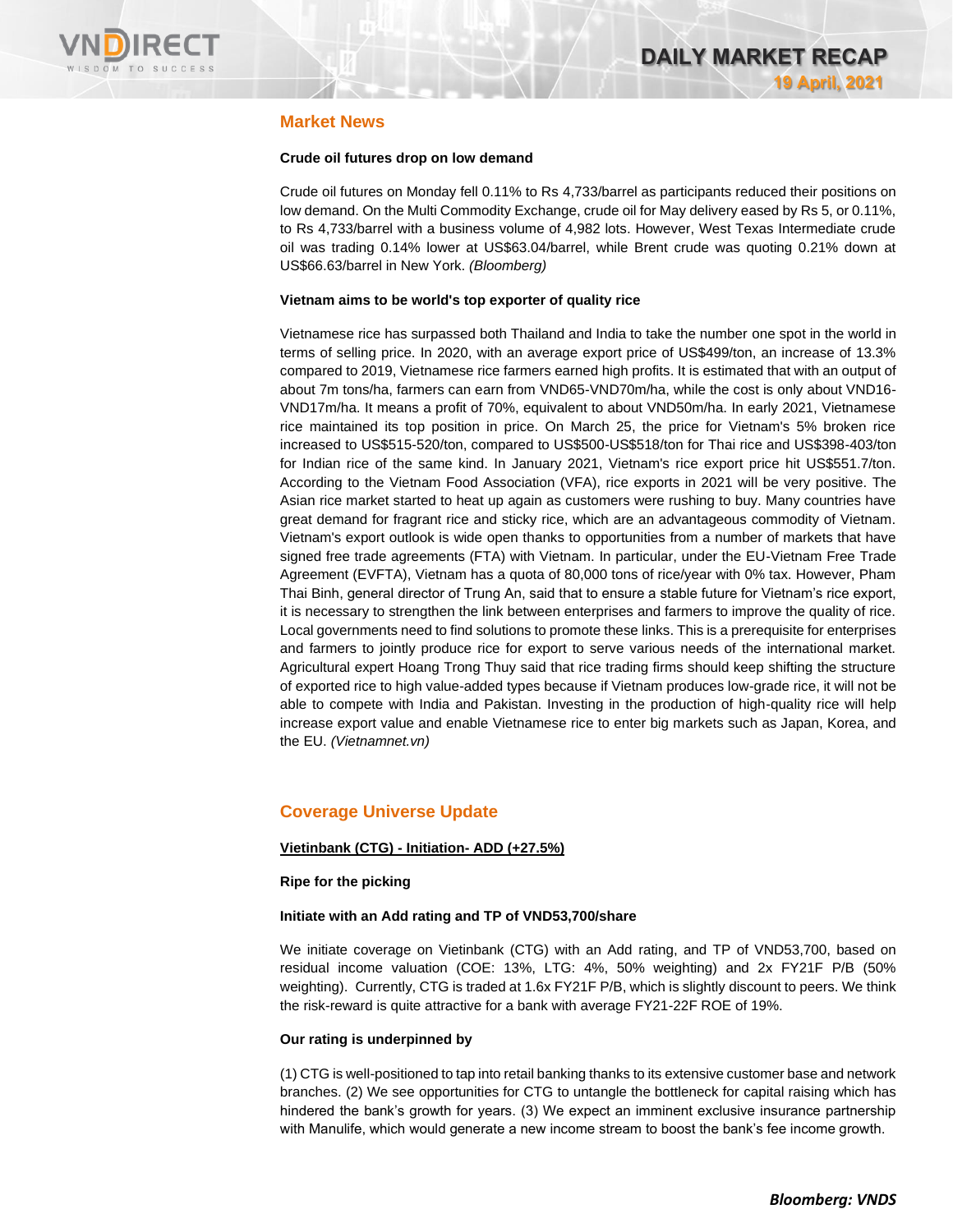

### **Promising dividend plans**

According to CTG's AGM on 16th Apr, State Bank of Vietnam (SBV) only assigned the bank with 2.1% yoy for FY21F pretax profit growth and 7.5% yoy for credit growth. However, the Chairman was confident with a target of 10-20% earnings growth and has submitted this plan for approval. 1Q21 prelim profit before tax was about VND7,000-8,000bn  $\left(\sim +130\%$  yoy  $\sim +160\%$  yoy). Additionally, the bank is seeking for SBV's approval for a FY17-18 share dividend plan of 28.8%. For FY20, the bank will pay 5% cash dividend and about 12.7% - 17.8% share dividend.

#### **We project FY21-23F net profit CAGR at 24%**

We expect CTG's profit growth to be fueled by 1) an 8% loan CAGR; 2) a 10bps NIM gain thanks to the bank's reorientation towards retail lending; and 3) a 23% CAGR for non-interest income over the period. We project the provision expense CAGR to decrease 7% pts in FY21-23F from 13.3% growth in FY17-20 after CTG had cleared all VAMC bonds in FY20.

#### **Upside and downside risks**

A potential upside catalyst for CTG is a higher amount of the one-off income from its exclusive bancassurance deal. A downside risk is higher-than-expected funding costs due to more competition for long-term deposits.

*Read the full report[: HERE](https://nhanha-public-api.vndirect.com.vn/click/OGE0ODlmZDA3NTYyMzU3MDAxNzU2MmUzNWNiMzEyMTE=/ZDQwYTM1MTkzOGJhNDBlNGIzN2YxZDU2NjkzMmQzYTQ=/d40a351938ba40e4b37f1d566932d3a4-CTG_Initiation_20210419.pdf/cmVzZWFyY2hAdm5kaXJlY3QuY29tLnZu/Mjk3OTM=)*

## **Notable Corporate Events**

**KIDO Group (KDC VN, HOSE) - Business results:** KDC has announced its 1Q20 net revenue and pretax profit reached VND2,322bn (+34.5% yoy) and VND150 (+137.8% yoy), respectively. These results mean that the company has fulfilled 20% and 19% of its revenue and pretax profit target for FY21F. *(Ndh.vn)*

*<to be continued>*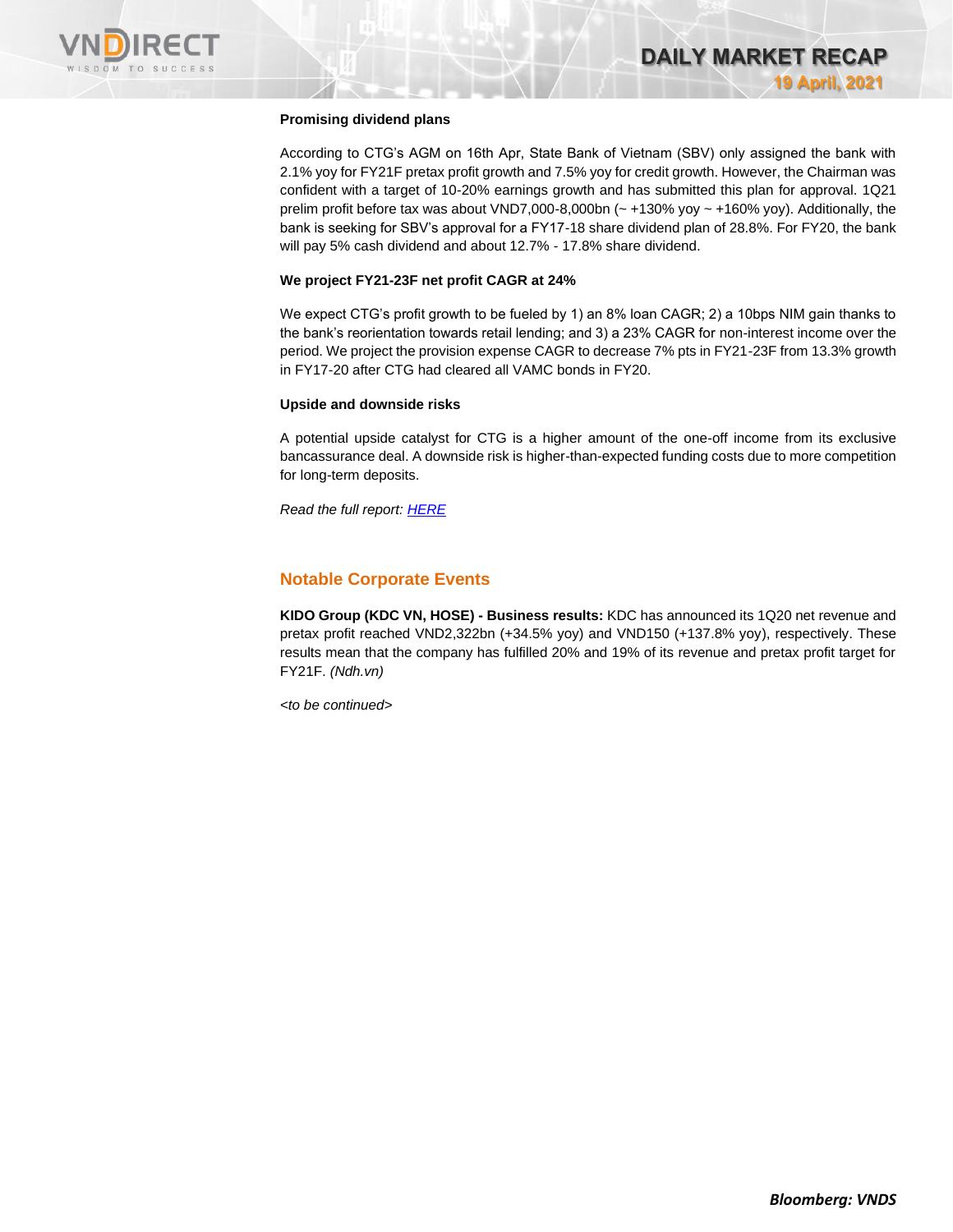

## **COVERAGE SUMMARY**

|               |                    | <b>Adjusted target</b> |                       |               |                |                      |
|---------------|--------------------|------------------------|-----------------------|---------------|----------------|----------------------|
| <b>Ticker</b> | <b>Close price</b> |                        | <b>Dividend yield</b> | <b>Upside</b> | Recommendation | <b>Latest report</b> |
|               |                    | price                  |                       |               |                |                      |
| <b>LPB</b>    | 19,400             | 15,900                 | 0.0%                  | $-18.0%$      | <b>HOLD</b>    | Link                 |
|               |                    |                        |                       |               |                |                      |
| NLG           | 34,500             | 38,000                 | 1.3%                  | 11.5%         | ADD            | Link                 |
|               |                    |                        |                       |               |                |                      |
| <b>ACV</b>    | 70,100             | 87,500                 | 1.3%                  | 26.1%         | ADD            | $Link$               |
| <b>DPM</b>    | 18,900             | 24,100                 | 7.4%                  | 34.9%         | <b>ADD</b>     | Link                 |
|               |                    |                        |                       |               |                |                      |
| <b>VCB</b>    | 98,500             | 111,400                | 0.8%                  | 13.9%         | <b>ADD</b>     | Link                 |
| MBB           | 30,500             | 35,900                 | 0.0%                  | 17.7%         | <b>ADD</b>     | Link                 |
|               |                    |                        |                       |               |                |                      |
| <b>VPB</b>    | 49,550             | 44,300                 | 0.0%                  | $-10.6%$      | <b>ADD</b>     | Link                 |
|               |                    |                        |                       |               |                |                      |
| <b>TCM</b>    | 118,000            | 59,800                 | 0.8%                  | $-48.5%$      | <b>REDUCE</b>  | Link                 |
| <b>HPG</b>    | 57,800             | 47,300                 | 0.8%                  | $-17.3%$      | ADD            | Link                 |
|               |                    |                        |                       |               |                |                      |
| <b>PVT</b>    | 17,500             | 19,800                 | 2.9%                  | 16.0%         | ADD            | Link                 |
| <b>STK</b>    | 34,900             | 30,200                 | 4.0%                  | $-9.5%$       | ADD            | Link                 |
|               |                    |                        |                       |               |                |                      |
| <b>PNJ</b>    | 94,000             | 99,500                 | 1.9%                  | 7.8%          | ADD            | Link                 |
|               |                    |                        |                       |               |                |                      |
| <b>KDH</b>    | 33,100             | 35,100                 | 1.5%                  | 7.6%          | <b>HOLD</b>    | Link                 |
| <b>ACB</b>    | 33,700             | 39,500                 | 0.0%                  | 17.2%         | <b>ADD</b>     | Link                 |
|               |                    |                        |                       |               |                |                      |
| GAS           | 87,200             | 97,300                 | 4.1%                  | 15.7%         | <b>HOLD</b>    | Link                 |
| <b>PVS</b>    | 23,300             | 22,400                 | 3.0%                  | $-0.9%$       | <b>HOLD</b>    | Link                 |
|               |                    |                        |                       |               |                |                      |
| <b>PVD</b>    | 21,850             | 22,900                 | 0.0%                  | 4.8%          | <b>HOLD</b>    | Link                 |
| <b>MSH</b>    | 48,200             | 48,700                 | 7.3%                  | 8.3%          | <b>ADD</b>     | Link                 |
|               |                    |                        |                       |               |                |                      |
| <b>MWG</b>    | 137,400            | 173,000                | 1.1%                  | 27.0%         | <b>ADD</b>     | Link                 |
|               |                    |                        |                       |               |                |                      |
| <b>POW</b>    | 13,100             | 13,300                 | 2.3%                  | 3.8%          | <b>ADD</b>     | Link                 |
| <b>TCB</b>    | 41,600             | 40,400                 | 0.0%                  | $-2.9%$       | ADD            | <b>Link</b>          |
|               |                    |                        |                       |               |                |                      |
| <b>PPC</b>    | 27,400             | 27,400                 | 8.0%                  | 8.0%          | ADD            | Link                 |
| <b>VIB</b>    | 52,000             | 45,300                 | 0.0%                  | $-12.9%$      | <b>HOLD</b>    | $Link$               |
|               |                    |                        |                       |               |                |                      |
| <b>KBC</b>    | 38,200             | 29,600                 | 1.3%                  | $-21.2%$      | N/A            | Link                 |
|               |                    |                        |                       |               |                |                      |
| <b>VNM</b>    | 96,100             | 127,000                | 4.0%                  | 36.1%         | ADD            | <b>Link</b>          |
| <b>VHM</b>    | 104,500            | 134,300                | 0.0%                  | 28.5%         | <b>ADD</b>     | Link                 |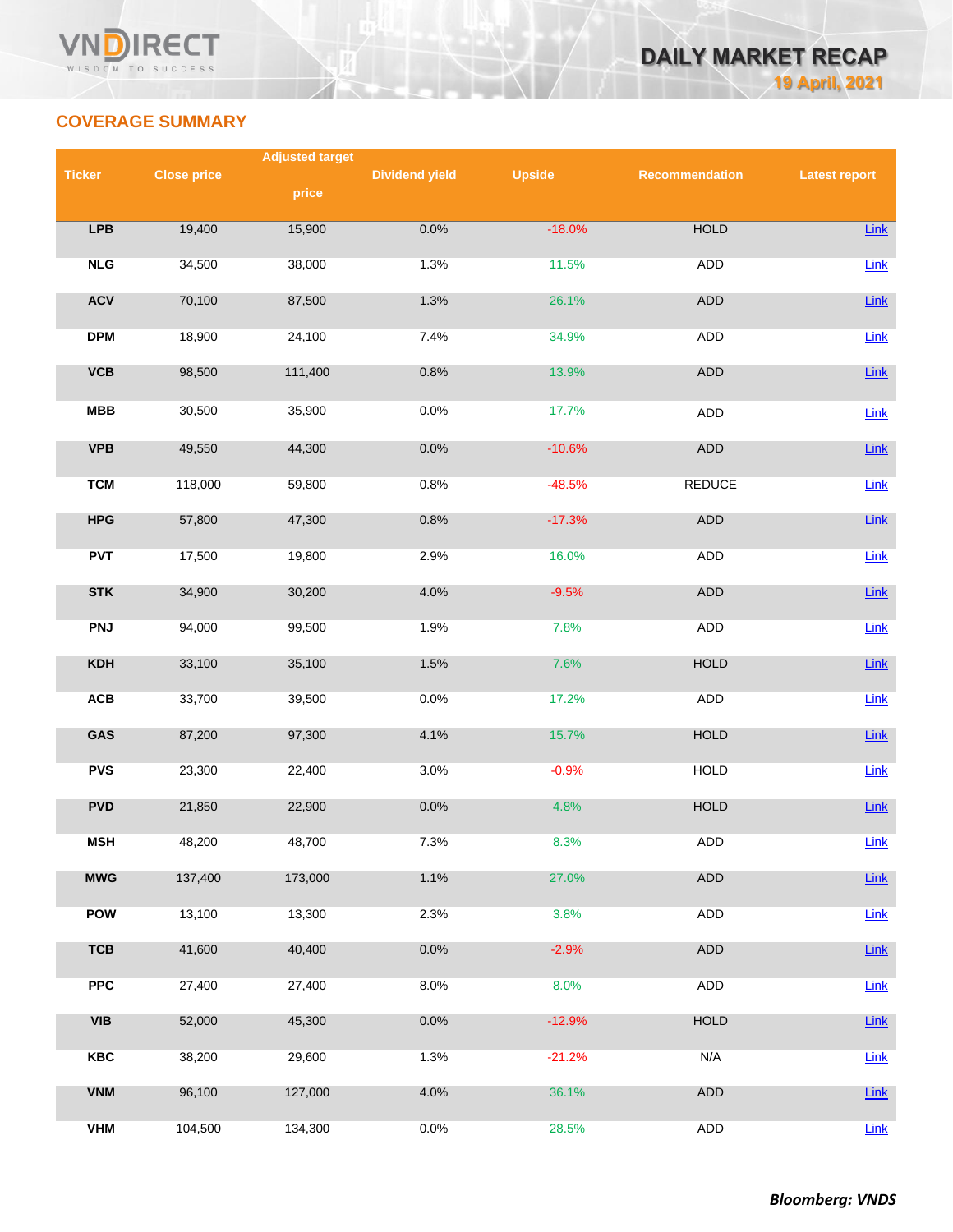

# **DAILY MARKET RECAP**

**19 April, 2021**

|                                             |                    | <b>Adjusted target</b> |                       |               |                       |                      |
|---------------------------------------------|--------------------|------------------------|-----------------------|---------------|-----------------------|----------------------|
| <b>Ticker</b>                               | <b>Close price</b> |                        | <b>Dividend yield</b> | <b>Upside</b> | <b>Recommendation</b> | <b>Latest report</b> |
|                                             |                    | price                  |                       |               |                       |                      |
|                                             |                    |                        |                       |               |                       |                      |
| VJC                                         | 129,200            | 143,100                | 0.0%                  | 10.8%         | <b>HOLD</b>           | <b>Link</b>          |
|                                             |                    |                        |                       |               |                       |                      |
| <b>VHC</b>                                  | 36,650             | 50,000                 | 5.5%                  | 42.0%         | <b>ADD</b>            | Link                 |
| <b>VRE</b>                                  | 33,950             | 38,000                 | 4.3%                  | 16.2%         | <b>ADD</b>            | Link                 |
|                                             |                    |                        |                       |               |                       |                      |
| <b>GMD</b>                                  | 33,800             | 35,900                 | 5.0%                  | 11.2%         | <b>HOLD</b>           | Link                 |
|                                             |                    |                        |                       |               |                       |                      |
| $\overline{\mathbf{D}}\mathbf{B}\mathbf{C}$ | 58,000             | 70,000                 | 2.6%                  | 23.3%         | <b>ADD</b>            | $Link$               |
|                                             |                    |                        |                       |               |                       |                      |
| <b>FPT</b>                                  | 81,500             | 87,200                 | 2.5%                  | 9.4%          | ADD                   | Link                 |
|                                             |                    |                        |                       |               |                       |                      |
| <b>MML</b>                                  | 57,500             | 60,500                 | 0.0%                  | 5.2%          | <b>ADD</b>            | $Link$               |
| <b>CRE</b>                                  | 34,250             | 33,700                 | 2.9%                  | 1.3%          | <b>HOLD</b>           | $Link$               |
|                                             |                    |                        |                       |               |                       |                      |
| NT <sub>2</sub>                             | 20,950             | 28,400                 | 9.5%                  | 45.1%         | ADD                   | Link                 |
|                                             |                    |                        |                       |               |                       |                      |
| <b>VTP</b>                                  | 82,900             | 130,700                | 1.7%                  | 59.3%         | <b>ADD</b>            | Link                 |
|                                             |                    |                        |                       |               |                       |                      |
| <b>SCS</b>                                  | 128,500            | 161,400                | 4.5%                  | 30.1%         | <b>ADD</b>            | Link                 |
| <b>HDG</b>                                  | 40,950             | 50,300                 | 2.8%                  | 25.6%         | <b>ADD</b>            | Link                 |
|                                             |                    |                        |                       |               |                       |                      |
| <b>DRC</b>                                  | 27,800             | 25,500                 | 3.6%                  | $-4.7%$       | <b>ADD</b>            | <b>Link</b>          |
|                                             |                    |                        |                       |               |                       |                      |
| <b>PLC</b>                                  | 26,600             | 30,900                 | 7.5%                  | 23.7%         | <b>ADD</b>            | Link                 |
|                                             |                    |                        |                       |               |                       |                      |
| <b>NVL</b>                                  | 109,000            | 100,500                | 0.0%                  | $-7.8%$       | <b>HOLD</b>           | $Link$               |
|                                             |                    |                        |                       |               |                       |                      |
| <b>KDC</b>                                  | 52,100             | 65,000                 | 3.1%                  | 27.9%         | <b>ADD</b>            | Link                 |
| <b>CTG</b>                                  | 42,500             | 53,700                 | 1.2%                  | 27.5%         | <b>ADD</b>            | Link                 |
|                                             |                    |                        |                       |               |                       |                      |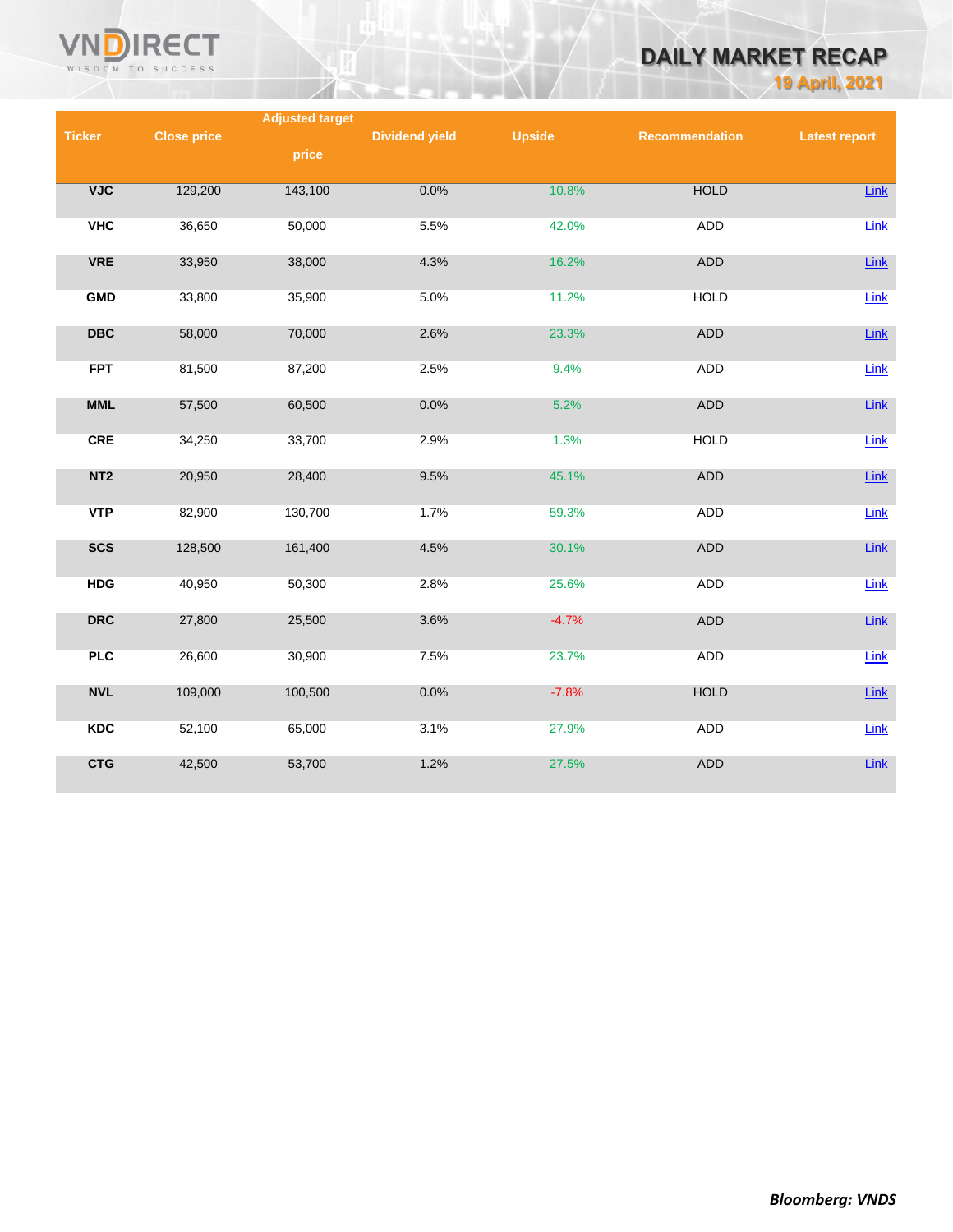## **MARKET MOVEMENTS**

WISDOM TO SUCCESS

ECT

|                                  | <b>HOSE</b>  |        |      |         |              |  |  |  |  |  |
|----------------------------------|--------------|--------|------|---------|--------------|--|--|--|--|--|
| <b>VND</b><br><b>Top gainers</b> |              |        |      |         |              |  |  |  |  |  |
| <b>Ticker</b>                    | Last         | Cha    | %chq | Vol.    | <b>Index</b> |  |  |  |  |  |
|                                  | <b>Price</b> |        |      |         | impact       |  |  |  |  |  |
| VIS                              | 20,650       | 1,350  | 6.99 | 143,500 | 0.027        |  |  |  |  |  |
| <b>MSN</b>                       | 107,100      | 7,000  | 6.99 | 6.46MLN | 2.190        |  |  |  |  |  |
| <b>SGR</b>                       | 30,600       | 2,000  | 6.99 | 103,100 | 0.032        |  |  |  |  |  |
| <b>RAL</b>                       | 239,500      | 15,600 | 6.97 | 52,600  | 0.048        |  |  |  |  |  |
| VPG                              | 27,050       | 1,750  | 6.92 | 1.20MLN | 0.018        |  |  |  |  |  |

| <b>Top losers</b> |              |          |         |                | <b>VND</b>   |
|-------------------|--------------|----------|---------|----------------|--------------|
| <b>Ticker</b>     | Last         | Cha      | $%$ chg | Vol.           | <b>Index</b> |
|                   | <b>Price</b> |          |         |                | impact       |
| HAI               | 5,580        | $-420$   |         | -7.00 20.80MLN | $-0.020$     |
| <b>HCD</b>        | 5,580        | $-420$   | $-7.00$ | 2.01MLN        | $-0.003$     |
| <b>RIC</b>        | 23,250       | $-1,750$ | $-7.00$ | 124.900        | $-0.013$     |
| <b>LCM</b>        | 3,200        | $-240$   | $-6.98$ | 371,000        | $-0.002$     |
| FTM               | 4,140        | $-310$   | $-6.97$ | 749,900        | $-0.004$     |

| <b>Top index movers</b> | <b>VND</b>   |       |         |               |              |
|-------------------------|--------------|-------|---------|---------------|--------------|
| <b>Ticker</b>           | Last         | Cha   | $%$ chg | Vol.          | <b>Index</b> |
|                         | <b>Price</b> |       |         |               | impact       |
| <b>VHM</b>              | 104,500      | 3,500 | 3.47    | 9.10MLN       | 3.123        |
| <b>HPG</b>              | 57,800       | 3,200 |         | 5.86 34.81MLN | 2.824        |
| <b>MSN</b>              | 107,100      | 7,000 | 6.99    | 6.46MLN       | 2.190        |
| <b>VCB</b>              | 98,500       | 2,200 | 2.28    | 1.39MLN       | 2.173        |
| <b>TCB</b>              | 41,600       | 1,150 |         | 2.84 11.23MLN | 1.074        |

|               | <b>Top index laggers</b> |          |         |                |              |  |  |  |
|---------------|--------------------------|----------|---------|----------------|--------------|--|--|--|
| <b>Ticker</b> | Last                     | Cha      | %chq    | Vol.           | <b>Index</b> |  |  |  |
|               | <b>Price</b>             |          |         |                | impact       |  |  |  |
| <b>VNM</b>    | 96,100                   | $-800$   | $-0.83$ | 5.72MLN        | $-0.445$     |  |  |  |
| <b>FLC</b>    | 13,100                   | $-750$   |         | -5.42 43.02MLN | $-0.142$     |  |  |  |
| ITA           | 8,080                    | $-520$   |         | -6.05 22.33MLN | $-0.130$     |  |  |  |
| <b>BHN</b>    | 67,000                   | $-1,900$ | $-2.76$ | 6.500          | $-0.117$     |  |  |  |
| <b>PLX</b>    | 52,500                   | $-300$   | -0.57   | 1.41MLN        | $-0.103$     |  |  |  |

| <b>VND</b><br><b>Top liquidity</b> |              |        |         |         |              |  |  |  |  |
|------------------------------------|--------------|--------|---------|---------|--------------|--|--|--|--|
| <b>Ticker</b>                      | Last         | Cha    | %chq    | Val.    | <b>Index</b> |  |  |  |  |
|                                    | <b>Price</b> |        |         | (VNDbn) | impact       |  |  |  |  |
| <b>VHM</b>                         | 104,500      | 3,500  | 3.47    | 943     | 3.123        |  |  |  |  |
| <b>HHS</b>                         | 7,330        | $-110$ | $-1.48$ | 26      | $-0.008$     |  |  |  |  |
| <b>HNG</b>                         | 12,300       | 100    | 0.82    | 177     | 0.030        |  |  |  |  |
| <b>SMB</b>                         | 43,000       | 700    | 1.65    | 2       | 0.006        |  |  |  |  |
| UIC                                | 50,000       | $-800$ | $-1.57$ | 1       | $-0.002$     |  |  |  |  |

|                    |              | <b>HOSE</b> |         |         |              |                    |              | <b>HNX</b> |         |         |              |
|--------------------|--------------|-------------|---------|---------|--------------|--------------------|--------------|------------|---------|---------|--------------|
| <b>Top gainers</b> |              |             |         |         | <b>VND</b>   | <b>Top gainers</b> |              |            |         |         | <b>VND</b>   |
| Ticker             | Last         | Chg         | $%$ chg | Vol.    | <b>Index</b> | Ticker             | Last         | Chg        | $%$ chg | Vol.    | <b>Index</b> |
|                    | <b>Price</b> |             |         |         | impact       |                    | <b>Price</b> |            |         |         | impact       |
| VIS                | 20,650       | 1.350       | 6.99    | 143.500 | 0.027        | <b>ADC</b>         | 27,500       | 2.500      | 10.00   | 4,200   | 0.004        |
| <b>MSN</b>         | 107,100      | 7,000       | 6.99    | 6.46MLN | 2.190        | S74                | 6,600        | 600        | 10.00   | 4,300   | 0.002        |
| <b>SGR</b>         | 30,600       | 2,000       | 6.99    | 103.100 | 0.032        | SCI                | 61,600       | 5,600      | 10.00   | 955.934 | 0.080        |
| <b>RAL</b>         | 239,500      | 15,600      | 6.97    | 52,600  | 0.048        | <b>SLS</b>         | 140,800      | 12,800     | 10.00   | 38,324  | 0.108        |
| VPG                | 27,050       | 1,750       | 6.92    | .20MLN  | 0.018        | TKU                | 18,700       | 1,700      | 10.00   | 157     | 0.003        |
|                    |              |             |         |         |              |                    |              |            |         |         |              |

| <b>Top losers</b> |                      |          |         |                  | <b>VND</b>             | <b>Top losers</b> |                      |          |          |         | <b>VND</b>             |
|-------------------|----------------------|----------|---------|------------------|------------------------|-------------------|----------------------|----------|----------|---------|------------------------|
| Ticker            | Last<br><b>Price</b> | Chg      | $%$ chg | Vol.             | <b>Index</b><br>impact | Ticker            | Last<br><b>Price</b> | Chg      | $%$ chg  | Vol.    | <b>Index</b><br>impact |
| HAI               | 5.580                | -420     |         | $-7.0020.80$ MLN | $-0.020$               | VE4               | 28,800               | $-3.200$ | $-10.00$ | 11.110  | $-0.002$               |
| HCD               | 5,580                | $-420$   | $-7.00$ | 2.01MLN          | $-0.003$               | <b>PVL</b>        | 3,700                | $-400$   | $-9.76$  | 2.37MLN | $-0.023$               |
| <b>RIC</b>        | 23.250               | $-1.750$ | $-7.00$ | 124.900          | $-0.013$               | SPI               | 16.900               | $-1.800$ | $-9.63$  | 318,000 | $-0.035$               |
| LCM               | 3,200                | $-240$   | $-6.98$ | 371.000          | $-0.002$               | <b>AME</b>        | 13,300               | $-1.400$ | $-9.52$  | 3.966   | $-0.015$               |
| FTM               | 4,140                | $-310$   | $-6.97$ | 749.900          | $-0.004$               | TTH               | 3,800                | $-400$   | $-9.52$  | 2.22MLN | $-0.017$               |

| <b>Top index movers</b> |                      |       |                |         | <b>VND</b>             |            | <b>Top index movers</b> |       |         |               | <b>VND</b>             |
|-------------------------|----------------------|-------|----------------|---------|------------------------|------------|-------------------------|-------|---------|---------------|------------------------|
| Ticker                  | Last<br><b>Price</b> | Chg   | %chq           | Vol.    | <b>Index</b><br>impact | Ticker     | Last<br><b>Price</b>    | Chg   | $%$ chg | Vol.          | <b>Index</b><br>impact |
| VHM                     | 104.500              | 3.500 | 3.47           | 9.10MLN | 3.123                  | <b>SHB</b> | 26,800                  | 1.000 |         | 3.88 34.82MLN | 2.013                  |
| HPG                     | 57,800               | 3,200 | 5.86 34.81 MLN |         | 2.824                  | <b>BAB</b> | 28,000                  | 400   | 1.45    | 32,400        | 0.407                  |
| MSN                     | 107.100              | 7.000 | 6.99           | 6.46MLN | 2.190                  | THD        | 202.500                 | 500   | 0.25    | 667.200       | 0.189                  |
| <b>VCB</b>              | 98,500               | 2,200 | 2.28           | 1.39MLN | 2.173                  | <b>SHS</b> | 30,600                  | 600   | 2.00    | 5.55MLN       | 0.161                  |
| тсв                     | 41.600               | 1.150 | 2.84 11.23MLN  |         | 1.074                  | S99        | 25.400                  | 2,300 | 9.96    | 2.75MLN       | 0.147                  |

|            | <b>Top index laggers</b> |          |                  |          | <b>VND</b>      | Top index laggers |                      |        |         |                  | <b>VND</b>             |
|------------|--------------------------|----------|------------------|----------|-----------------|-------------------|----------------------|--------|---------|------------------|------------------------|
| Ticker     | Last<br><b>Price</b>     | Chg      | $%$ chg          | Vol.     | Index<br>impact | Ticker            | Last<br><b>Price</b> | Chg    | $%$ chq | Vol.             | <b>Index</b><br>impact |
| VNM        | 96.100                   | $-800$   | $-0.83$          | 5.72MLN  | $-0.445$        | <b>KLF</b>        | 6.300                | $-600$ |         | $-8.70$ 19.41MLN | $-0.143$               |
| <b>FLC</b> | 13.100                   | $-750$   | $-5.42$ 43.02MLN |          | $-0.142$        | <b>ART</b>        | 10.300               | $-900$ | $-8.04$ | 7.15MLN          | $-0.119$               |
| ITA        | 8.080                    | $-520$   | $-6.05$ 22.33MLN |          | $-0.130$        | CEO               | 10.900               | $-500$ | $-4.39$ | 9.13MLN          | $-0.111$               |
| <b>BHN</b> | 67,000                   | $-1.900$ | $-2.76$          | 6.500    | $-0.117$        | <b>HUT</b>        | 6,500                | $-300$ | $-4.41$ | 7.55MLN          | $-0.110$               |
| <b>PLX</b> | 52,500                   | $-300$   | $-0.57$          | 1.41 MLN | $-0.103$        | <b>SHN</b>        | 9,800                | $-400$ | $-3.92$ | 67.137           | $-0.067$               |

| <b>Top liquidity</b> |                      |        |         |                 | <b>VND</b>             | <b>Top liquidity</b> |                      |          |         |                 | <b>VND</b>             |
|----------------------|----------------------|--------|---------|-----------------|------------------------|----------------------|----------------------|----------|---------|-----------------|------------------------|
| Ticker               | Last<br><b>Price</b> | Chg    | $%$ chg | Val.<br>(VNDbn) | <b>Index</b><br>impact | Ticker               | Last<br><b>Price</b> | Chg      | $%$ chg | Val.<br>(VNDbn) | <b>Index</b><br>impact |
| VHM                  | 104.500              | 3,500  | 3.47    | 943             | 3.123                  | PTI                  | 28,500               | $-1.000$ | $-3.39$ | 0               | $-0.029$               |
| HHS                  | 7,330                | $-110$ | $-1.48$ | 26              | $-0.008$               | <b>ABT</b>           | 32,000               | 2,000    | 6.67    | 0               | 0.012                  |
| HNG                  | 12.300               | 100    | 0.82    | 177             | 0.030                  | <b>SDT</b>           | 7.000                | 100      | 1.45    |                 | 0.002                  |
| <b>SMB</b>           | 43,000               | 700    | 1.65    | 2               | 0.006                  | <b>DTD</b>           | 36,100               | $-400$   | $-1.10$ | 3               | $-0.009$               |
| UIC                  | 50,000               | $-800$ | $-1.57$ |                 | $-0.002$               | <b>SED</b>           | 19.400               | 400      | 2.11    |                 | 0.003                  |

*Source: Bloomberg*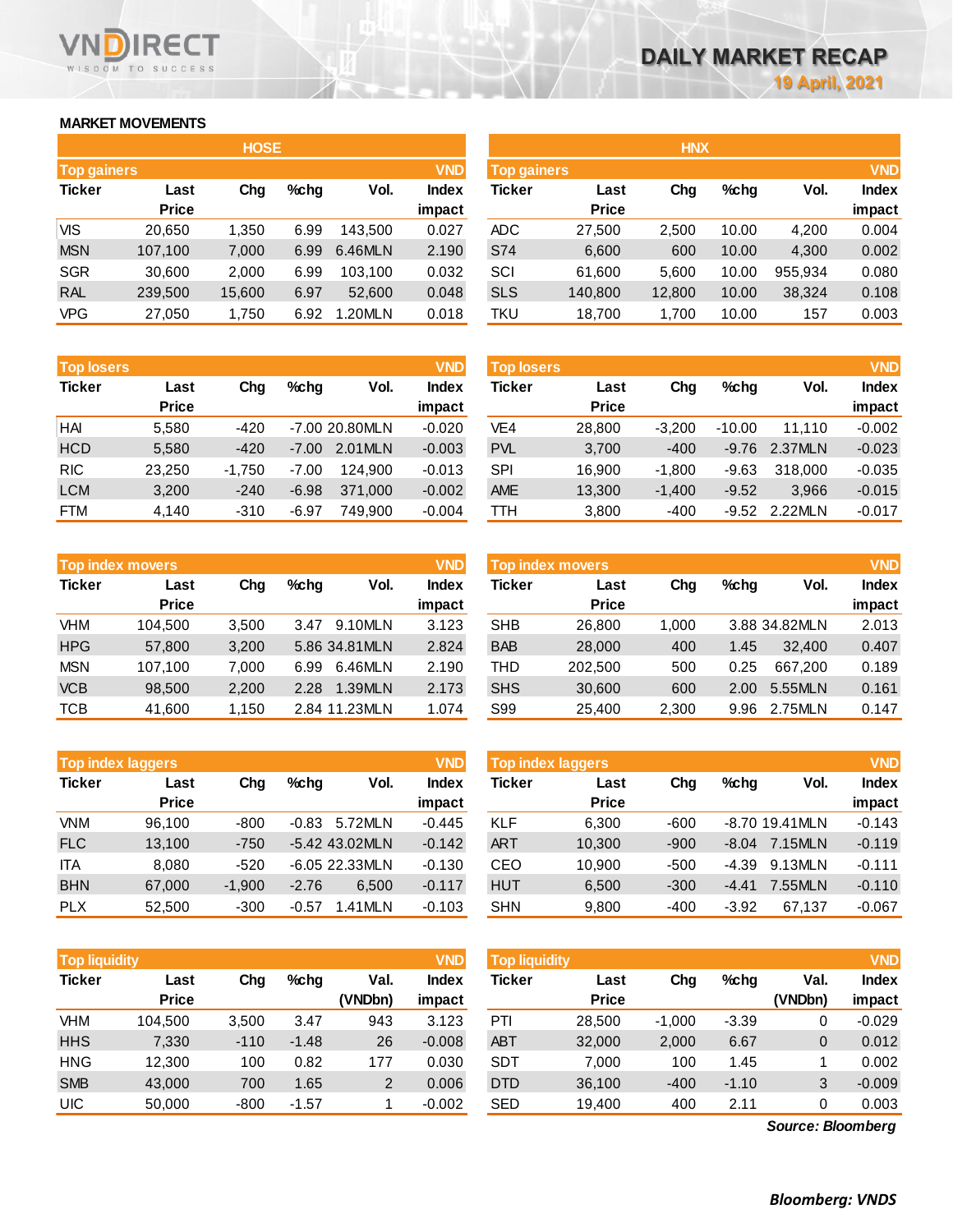

## **FOREIGN ACTIVITIES**

| <b>Volume (Mn'shs)</b> | <b>HOSE</b> | <b>HNX</b> | <b>Value (VND'bn)</b> | <b>HOSE</b> | <b>HNX</b> |
|------------------------|-------------|------------|-----------------------|-------------|------------|
| <b>BUY</b>             | 27.7        | 0.4        | <b>BUY</b>            | 1,219.0     | 8.9        |
| % of market            | 3.6%        | $0.2\%$    | % of market           | 6.3%        | 0.3%       |
| <b>SELL</b>            | 42.4        | 1.2        | <b>SELL</b>           | 1,968.3     | 22.6       |
| % of market            | 5.4%        | $0.8\%$    | % of market           | 10.1%       | 0.8%       |
| <b>NET BUY (SELL)</b>  | (14.6)      | (0.9)      | <b>NET BUY (SELL)</b> | (749.4)     | (13.6)     |

*Source: HSX, HNX*





| <b>YTD ACCUMULATION</b> |             |            |                       |             |                            |
|-------------------------|-------------|------------|-----------------------|-------------|----------------------------|
| <b>Volume (MIn'shs)</b> | <b>HOSE</b> | <b>HNX</b> | <b>Value (VND'bn)</b> | <b>HOSE</b> | <b>HNX</b>                 |
| <b>BUY</b>              | 2,316.8     | 88.4       | <b>BUY</b>            | 99,444.7    | 1,816.0                    |
| % of market             | 4.9%        | 0.8%       | % of market           | 8.7%        | 1.1%                       |
| <b>SELL</b>             | 2,938.1     | 108.7      | SELL                  | 119,304.2   | 1,909.1                    |
| % of market             | 6.2%        | $1.0\%$    | % of market           | 10.4%       | 1.1%                       |
| <b>NET BUY (SELL)</b>   | (621.3)     | (20.3)     | <b>NET BUY (SELL)</b> | (19, 859.5) | (93.1)<br>Source: HSX, HNX |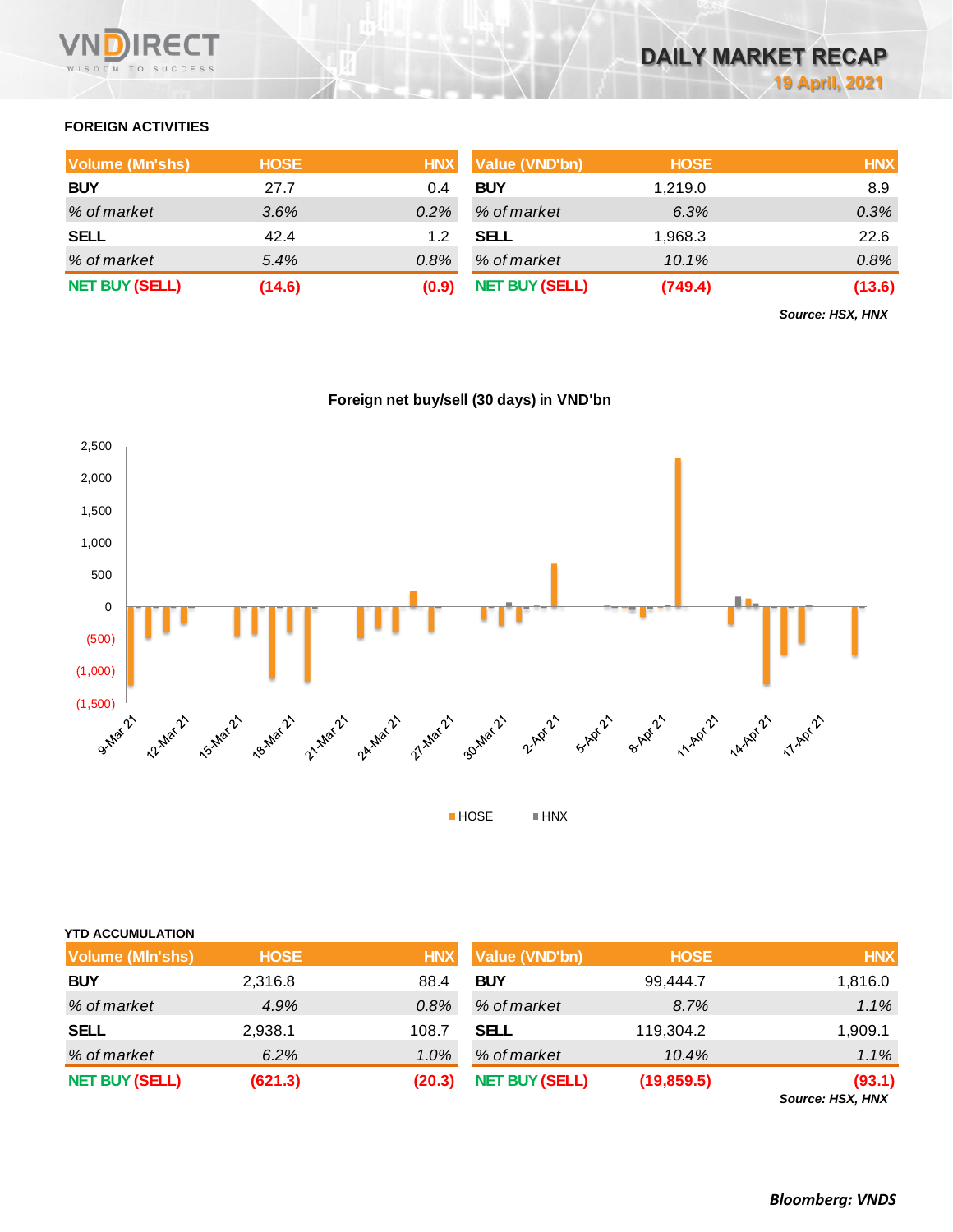## **FOREIGN ACTIVITIES**

WISDOM TO SUCCESS

**RECT** 

|               |                               | <b>HOSE</b> |         |       |                 |            |                               | <b>HNX</b> |         |       |                 |
|---------------|-------------------------------|-------------|---------|-------|-----------------|------------|-------------------------------|------------|---------|-------|-----------------|
|               | Top buy by foreigners (value) |             |         |       | <b>VND'bn</b>   |            | Top buy by foreigners (value) |            |         |       | <b>VND'bn</b>   |
| <b>Ticker</b> | Last<br><b>Price</b>          | Chg         | %chg    | Value | Index<br>impact | Ticker     | Last<br><b>Price</b>          | Chg        | %chg    | Value | Index<br>impact |
| <b>MSN</b>    | 107,100                       | 7,000       | 6.99    | 166.9 | 2.190           | <b>VND</b> | 37,300                        | 300        | 0.81    | 2.2   | 0.000           |
| <b>FPT</b>    | 81,500                        | 1,800       | 2.26    | 99.7  | 0.376           | <b>SHS</b> | 30,600                        | 600        | 2.00    | 1.3   | 0.000           |
| <b>VNM</b>    | 96,100                        | $-800$      | $-0.83$ | 86.4  | $-0.445$        | <b>VGS</b> | 24,400                        | 1,700      | 7.49    | 1.0   | 0.000           |
| <b>NVL</b>    | 109,000                       | 1,000       | 0.93    | 84.7  | 0.263           | <b>IDV</b> | 66,600                        | $-1,400$   | $-2.06$ | 0.6   | 0.000           |
| <b>VIC</b>    | 144,000                       | 1,000       | 0.70    | 76.8  | 0.901           | <b>VCS</b> | 92,000                        | $-1,400$   | $-1.50$ | 0.4   | 0.000           |

|               | Top sell by foreigners (value) |        |         |       | <b>VND'bn</b>   |               | Top sell by foreigners (value) |        |         |       | <b>VND'bn</b>   |
|---------------|--------------------------------|--------|---------|-------|-----------------|---------------|--------------------------------|--------|---------|-------|-----------------|
| <b>Ticker</b> | Last<br><b>Price</b>           | Chg    | %chg    | Value | Index<br>impact | <b>Ticker</b> | Last<br><b>Price</b>           | Chg    | %chg    | Value | Index<br>impact |
| <b>VNM</b>    | 96,100                         | $-800$ | $-0.83$ | 348.9 | $-0.445$        | <b>SHB</b>    | 26,800                         | 1,000  | 3.88    | 5.8   | 0.000           |
| <b>VHM</b>    | 104,500                        | 3,500  | 3.47    | 166.6 | 3.123           | <b>PVS</b>    | 23,300                         | $-100$ | $-0.43$ | 2.6   | 0.000           |
| <b>HPG</b>    | 57,800                         | 3,200  | 5.86    | 142.0 | 2.824           | <b>VND</b>    | 37,300                         | 300    | 0.81    | 2.5   | 0.000           |
| <b>VIC</b>    | 144,000                        | 1,000  | 0.70    | 118.9 | 0.901           | <b>PSE</b>    | 11,200                         | 1,000  | 9.80    | 2.4   | 0.000           |
| <b>MBB</b>    | 30,500                         | 300    | 0.99    | 112.8 | 0.224           | <b>IDC</b>    | 36,100                         | 500    | 1.40    | 1.2   | 0.000           |

|               | Top net buy by foreigners (value) |       |      |       | <b>VND'bn</b>   | Top net buy by foreigners (value) |                      | <b>VND'bn</b> |         |       |                        |
|---------------|-----------------------------------|-------|------|-------|-----------------|-----------------------------------|----------------------|---------------|---------|-------|------------------------|
| <b>Ticker</b> | Last<br><b>Price</b>              | Chg   | %chg | Value | Index<br>impact | Ticker                            | Last<br><b>Price</b> | Chg           | %chg    | Value | <b>Index</b><br>impact |
|               |                                   |       |      |       |                 |                                   |                      |               |         |       |                        |
| <b>MSN</b>    | 107,100                           | 7,000 | 6.99 | 105.4 | 2.190           | <b>SHS</b>                        | 30,600               | 600           | 2.00    | 1.2   | 0.000                  |
| <b>DXG</b>    | 25,650                            | 1,400 | 5.77 | 46.2  | 0.194           | <b>VGS</b>                        | 24,400               | 1,700         | 7.49    | 0.8   | 0.000                  |
| <b>STB</b>    | 22,900                            | 800   | 3.62 | 38.1  | 0.402           | <b>IDV</b>                        | 66,600               | $-1,400$      | $-2.06$ | 0.6   | 0.000                  |
| <b>NVL</b>    | 109,000                           | 1,000 | 0.93 | 19.2  | 0.263           | <b>VCS</b>                        | 92,000               | $-1,400$      | $-1.50$ | 0.4   | 0.000                  |
| <b>DHC</b>    | 92,000                            | 3,800 | 4.31 | 12.6  | 0.057           | <b>NVB</b>                        | 17,700               | 100           | 0.57    | 0.4   | 0.000                  |

|               | Top net sell by foreigners (value) |        |         |          | <b>VND'bn</b>   |            | Top net sell by foreigners (value) |        |         |         | <b>VND'bn</b>   |
|---------------|------------------------------------|--------|---------|----------|-----------------|------------|------------------------------------|--------|---------|---------|-----------------|
| <b>Ticker</b> | Last<br><b>Price</b>               | Chg    | $%$ chg | Value    | Index<br>impact | Ticker     | Last<br><b>Price</b>               | Chg    | %chg    | Value   | Index<br>impact |
| <b>VNM</b>    | 96,100                             | $-800$ | $-0.83$ | $-262.6$ | $-0.445$        | <b>SHB</b> | 26,800                             | 1,000  | 3.88    | $-5.55$ | 0.000           |
| <b>VHM</b>    | 104,500                            | 3,500  | 3.47    | $-145.3$ | 3.123           | <b>PVS</b> | 23,300                             | $-100$ | $-0.43$ | $-2.59$ | 0.000           |
| <b>MBB</b>    | 30,500                             | 300    | 0.99    | $-85.5$  | 0.224           | <b>PSE</b> | 11,200                             | 1,000  | 9.80    | $-2.36$ | 0.000           |
| <b>HPG</b>    | 57,800                             | 3,200  | 5.86    | $-81.1$  | 2.824           | <b>IDC</b> | 36,100                             | 500    | 1.40    | $-1.24$ | 0.000           |
| <b>KDH</b>    | 33,100                             | 1,700  | 5.41    | $-74.0$  | 0.262           | <b>NSC</b> | 77,200                             | 4,100  | 5.61    | $-0.83$ | 0.000           |

*19-Apr-21*

*Source: Bloomberg, HOSE, HNX*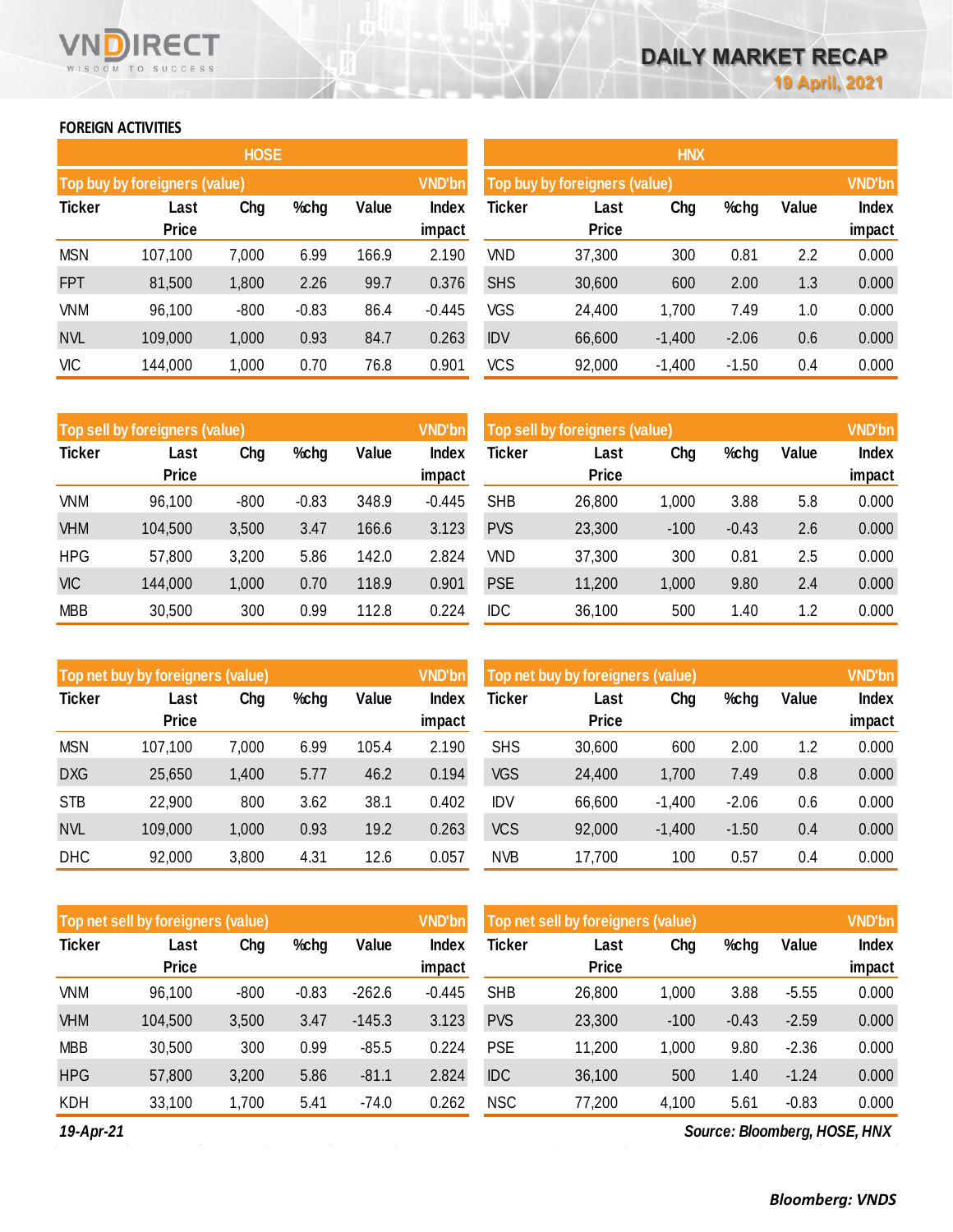# **DAILY MARKET RECAP**

**19 April, 2021**

## **TOP 60 MARKET CAP STOCKS SNAPSHOT ON HOSE**

|                                           |                       |            |                  |                   |                          |                                 |                       |      |                                |                      |                     | <b>19 April, 2021</b> |            |
|-------------------------------------------|-----------------------|------------|------------------|-------------------|--------------------------|---------------------------------|-----------------------|------|--------------------------------|----------------------|---------------------|-----------------------|------------|
| TOP 60 MARKET CAP STOCKS SNAPSHOT ON HOSE |                       |            |                  |                   |                          |                                 |                       |      |                                |                      |                     |                       |            |
| No. Ticker                                | <b>Price</b>          |            | Price change (%) |                   |                          | Mkt. Cap Outs. Vol. Float ratio |                       |      | Avail. Fil Ave. daily vol.     | P/E                  | P/B                 | <b>ROE</b>            | <b>ROA</b> |
| 1 VIC VM                                  | <b>VND</b><br>144,000 | 1M<br>32.8 | 3M<br>40.2       | 6M<br>47.4        | <b>US\$mln</b><br>21,111 | <b>MIn'shs</b><br>3,382         | $\frac{9}{6}$<br>23.2 | 22.1 | $% (30 days-shs)$<br>2,278,910 | $\pmb{\chi}$<br>85.3 | $\pmb{\chi}$<br>5.9 | $\%$<br>7.1           | 1.3        |
| 2 VCB VM                                  | 98,500                | 4.6        | $-0.5$           | 12.6              | 15,834                   | 3,709                           | 25.2                  | 6.7  | 1,608,217                      | 19.8                 | 3.9                 | 21.1                  | 1.4        |
| 3 VHM VM                                  | 104,500               | 6.9        | 8.0              | 37.3              | 14,899                   | 3,290                           | 20.7                  | 26.1 | 2,749,990                      | 12.6                 | 4.0                 | 38.6                  | 13.3       |
| 4 VNM VM                                  | 96,100                | $-5.5$     | $-10.8$          | $-10.8$           | 8,705                    | 2,090                           | 35.2                  | 44.3 | 3,395,983                      | 20.1                 | 6.4                 | 33.9                  | 23.8       |
| 5 HPG VM                                  | 57,800                | 22.6       | 38.9             | 100.0             | 8,300                    | 3,313                           | 53.8                  | 18.5 | 18,081,930                     | 14.2                 | 3.2                 | 25.2                  | 11.5       |
| 6 BID VM                                  | 43,000                | $-4.4$     | $-5.0$           | 2.6               | 7,496                    | 4,022                           | 19.0                  | 13.1 | 3,356,377                      | 24.7                 | 2.3                 | 9.3                   | 0.5        |
| 7 GAS VM                                  | 87,200                | $-4.1$     | 2.6              | 17.8              | 7,234                    | 1,914                           | 4.2                   | 46.4 | 767,317                        | 21.3                 | 3.4                 | 16.2                  | 12.5       |
| 8 CTG VM                                  | 42,500                | 5.1        | 18.4             | 32.2              | 6,859                    | 3,723                           | 35.5                  | 3.8  | 13,571,540                     | 11.6                 | 1.9                 | 16.9                  | 1.1        |
| 9 TCB VM                                  | 41,600                | $-1.0$     | 22.7             | 80.9              | 6,320                    | 3,505                           | 69.9                  | 0.0  | 11,117,230                     | 11.8                 | 2.0                 | 18.1                  |            |
| 10 MSN VM                                 | 107,100               | 20.7       | 17.8             | 30.6              | 5,453                    | 1,175                           | 38.4                  | 16.4 | 1,731,563                      | 101.6                | 7.9                 | 4.2                   |            |
| 11 VPB VM                                 | 49,550                | 9.6        | 46.2             | 102.7             | 5,272                    | 2,455                           | 72.4                  | 0.1  | 5,167,784                      | 11.6                 | 2.3                 | 21.9                  |            |
| 12 SAB VM                                 | 170,000               | $-5.6$     | $-11.9$          | $-9.4$            | 4,725                    | 641                             | 10.4                  | 37.0 | 134,597                        | 24.1                 | 5.5                 | 24.4                  | 17.4       |
| 13 NVL VM                                 | 109,000               | 38.0       | 57.5             | 76.1              | 4,682                    | 991                             | 23.7                  | 31.4 | 2,664,240                      | 27.4                 | 4.2                 | 16.3                  |            |
| 14 GVR VM                                 | 26,000                | $-13.3$    | $-18.0$          | 75.7              | 4,508                    | 4,000                           | 100.0                 | 12.4 | 3,444,180                      | 27.6                 | 2.2                 | 8.0                   |            |
| 15 MBB VM                                 | 30,500                | 4.5        | 25.0             | 68.7              | 3,700                    | 2,799                           | 65.8                  | 0.4  | 17,335,140                     | 10.3                 | 1.8                 | 19.2                  |            |
| 16 VRE VM                                 | 33,950                | $-0.1$     | $-9.0$           | 24.1              | 3,344                    | 2,272                           | 31.2                  | 18.4 | 5,465,060                      | 32.4                 | 2.6                 | 8.5                   |            |
| 17 ACB VM                                 | 33,700                | $-0.3$     | 20.8             | <b>N/A</b>        | 3,157                    | 2,162                           | 80.8                  | 0.0  | 8,757,710                      | 9.5                  | 2.1                 | 24.3                  |            |
| 18 VJC VM                                 | 129,200               | $-1.0$     | 1.0              | 23.6              | 2,933                    | 524                             | 44.3                  | 10.8 | 517,367                        | 978.2                | 4.5                 | 0.5                   |            |
| 19 MWG VM                                 | 137,400               | 3.3        | 14.5             | 28.7              | 2,831                    | 475                             | 79.9                  | 0.0  | 670,797                        | 15.9                 | 4.0                 | 28.4                  |            |
| 20 PLX VM                                 | 52,500                | $-6.7$     | $-0.9$           | 6.4               | 2,830                    | 1,244                           | 8.6                   | 3.7  | 2,107,737                      | 72.6                 | 3.0                 | 4.5                   |            |
| 21 FPT VM                                 | 81,500                | 2.1        | 31.5             | 52.9              | 2,787                    | 789                             | 77.8                  | 0.0  | 2,151,683                      | 18.0                 | 4.1                 | 23.8                  |            |
| 22 BCM VM                                 | 56,900                | $-1.7$     | 9.6              | 42.6              | 2,553                    | 1,035                           | 100.0                 | 47.0 | 25,073                         | 30.0                 | 3.7                 | <b>N/A</b>            |            |
| 23 VIB VM                                 | 52,000                | 13.8       | 57.6             | <b>N/A</b>        | 2,500                    | 1,109                           | 73.3                  | 0.0  | 729,807                        | 12.4                 | 3.2                 | <b>N/A</b>            |            |
| 24 BVHVM                                  | 59,500                | $-2.5$     | $-8.5$           | 7.2               | 1,914                    | 742                             | 31.9                  | 21.6 | 989,053                        | 28.5                 | 2.2                 | 7.9                   |            |
| 25 HVN VM                                 |                       | $-7.7$     | 8.2              | 18.6              |                          | 1,418                           | 3.9                   | 20.8 | 1,455,840                      | <b>N/A</b>           | 6.9                 | $-89.3$               | $-15.7$    |
| 26 HDB VM                                 | 30,950<br>27,300      |            | 7.7              | 40.0              | 1,903<br>1,886           | 1,594                           |                       | 4.6  |                                | 10.2                 | 1.9                 | 20.2                  |            |
| 27 STB VM                                 |                       | 0.6        |                  |                   |                          |                                 | 66.8                  |      | 4,611,167                      |                      |                     |                       |            |
|                                           | 22,900                | 16.8       | 19.3             | 62.4              | 1,790                    | 1,804                           | 96.4                  | 13.3 | 34,963,530                     | 15.4                 | 1.4                 | 9.6<br>6.6            |            |
| 28 EIB VM                                 | 27,100                | 37.6       | 34.2             | 57.6              | 1,444                    | 1,229                           | 94.0                  | 0.2  | 959,540                        | 31.1                 | 2.0                 |                       |            |
| 29 SSB VM                                 | 27,500                | <b>N/A</b> | <b>N/A</b>       | <b>N/A</b>        | 1,441                    | 1,209                           | 100.0                 | 0.0  | <b>N/A</b>                     | 22.6                 | 2.4                 | 10.9                  |            |
| 30 PDR VM                                 | 75,900                | 21.9       | 56.3<br>$-5.4$   | 129.1             | 1,434                    | 436                             | 37.4                  | 46.3 | 3,532,821                      | 27.1                 | 6.5                 | 26.0<br>8.5           |            |
| 31 POW VM<br>32 TPB VM                    | 13,100                | $-2.2$     |                  | 29.1              | 1,330                    | 2,342                           | 87.9                  | 45.2 | 18,159,040                     | 13.0                 | 1.1                 |                       |            |
|                                           | 28,300                | $-2.1$     | 1.3              | 35.6              | 1,265                    | 1,032                           | 54.3                  | 0.0  | 4,993,510                      | 8.1                  | 1.7                 | 23.5                  |            |
| 33 OCB VM<br>34 MSB VM                    | 24,300                | $-2.4$     | <b>N/A</b>       | <b>N/A</b>        | 1,154                    | 1,096                           | 77.4                  | 1.7  | 4,957,157                      | <b>N/A</b>           | 1.4                 | N/A<br><b>N/A</b>     |            |
| 35 SSIVM                                  | 22,350                | $-0.4$     | 23.8             | <b>N/A</b>        | 1,121                    | 1,157                           | 99.3                  | 0.0  | 6,168,124                      | <b>N/A</b>           | 1.5                 |                       |            |
|                                           | 34,800                | 4.5        | 3.0              | 89.6              | 974                      | 646                             | 85.7                  | 54.2 | 12,082,900                     | 16.6                 | 2.1                 | 13.1                  |            |
| 36 PNJ VM                                 | 94,000                | 11.1       | 19.0             | 39.3              | 926                      | 227                             | 80.4                  | 0.1  | 446,493                        | 20.7                 | 4.1                 | 20.9                  |            |
| 37 LPB VM                                 | 19,400                | 19.0       | 40.6             | <b>N/A</b><br>N/A | 904<br>902               | 1,075                           | 87.5                  | 0.1  | 11,701,110                     | 11.2                 | 1.5                 | N/A                   |            |
| 38 VCG VM                                 | 47,100                | 4.7        | 0.6              |                   |                          | 442                             | 42.2                  | 48.4 | 340,717                        | 12.9                 | 3.0                 | 24.4                  |            |
| 39 KDH VM                                 | 33,100                | 2.0        | 3.8              | 39.7              | 802                      | 559                             | 83.2                  | 15.9 | 1,776,247                      | 16.2                 | 2.3                 | 14.6                  |            |
| 40 KBC VM                                 | 38,200                | $-8.0$     | 3.8              | 158.1             | 778                      | 470                             | 64.8                  | 27.1 | 5,344,987                      | 80.0                 | 1.9                 | 2.4                   |            |
| 41 REE VM                                 | 52,700                | $-6.2$     | $-0.2$           | 26.7              | 706                      | 309                             | 55.5                  | 0.0  | 691,187                        | 10.0                 | 1.4                 | 14.9                  |            |
| 42 BHN VM                                 | 67,000                | $-6.9$     | $-17.3$          | $-4.3$            | 673                      | 232                             | 0.9                   | 31.6 | 5,447                          | 21.9                 | 3.0                 | 14.6                  |            |
| 43 VGC VM                                 | 33,000                | $-2.7$     | 22.7             | 43.2              | 641                      | 448                             | 10.8                  | 42.4 | 216,400                        | 24.6                 | 2.3                 | 9.5                   |            |
| 44 HSG VM                                 | 32,550                | 11.9       | 33.4             | 122.2             | 627                      | 445                             | 68.4                  | 41.6 | 8,058,134                      | 9.6                  | 2.0                 | 24.3                  |            |
| 45 HNG VM                                 | 12,300                | 0.0        | $-14.9$          | 4.2               | 591                      | 1,109                           | 34.4                  | 48.7 | 14,061,390                     | 631.5                | 1.6                 | 0.2                   |            |
| 46 SBT VM                                 | 21,600                | $-6.1$     | $-10.0$          | 31.3              | 578                      | 617                             | 25.3                  | 91.7 | 3,848,073                      | 22.8                 | 1.7                 | 7.4                   |            |
| 47 DXG VM                                 | 25,650                | 1.0        | 48.3             | 110.2             | 576                      | 518                             | 82.0                  | 15.9 | 7,096,387                      | <b>N/A</b>           | 2.2                 | $-7.5$                |            |
| 48 GEX VM                                 | 26,500                | 11.8       | 19.4             | 26.2              | 561                      | 488                             | 63.1                  | 36.1 | 7,517,397                      | 15.7                 | 1.9                 | 12.1                  |            |
| 49 DHG VM                                 | 97,500                | $-3.0$     | $-5.3$           | $-5.3$            | 553                      | 131                             | 5.2                   | 45.4 | 8,913                          | 17.9                 | 3.6                 | 20.5                  |            |
| 50 KDC VM                                 | 52,100                | 3.0        | 33.6             | 45.5              | 517                      | 229                             | 54.5                  | 74.4 | 1,262,720                      | 52.8                 | 2.1                 | 3.5                   |            |
| 51 LGC VM                                 | 61,700                | -6.5       | $-0.5$           | $-0.2$            | 516                      | 193                             | 0.2                   | 4.0  | 1,647                          | 35.9                 | 3.8                 | 10.9                  |            |
| 52 VCI VM                                 | 64,500                | $-4.3$     | 6.6              | 67.5              | 463                      | 166                             | 64.1                  | 75.4 | 1,519,593                      | 13.8                 | 2.4                 | 17.9                  |            |
| 53 DGC VM                                 | 71,700                | 0.0        | 41.1             | 70.7              | 462                      | 149                             | 62.1                  | 46.6 | 644,723                        | 12.5                 | 2.7                 | 23.6                  |            |
| 54 GMD VM                                 | 33,800                | 2.6        | 4.0              | 42.0              | 442                      | 301                             | 80.4                  | 11.5 | 2,545,733                      | 29.4                 | 1.7                 | 5.8                   |            |
| 55 DIG VM                                 | 29,100                | $-1.4$     | $-1.4$           | 70.7              | 437                      | 347                             | 35.4                  | 47.8 | 4,378,260                      | 13.9                 | 2.2                 | 16.4                  |            |
| 56 HCM VM                                 | 32,850                | 0.5        | 6.0              | 43.4              | 434                      | 305                             | 39.7                  | 53.2 | 4,072,623                      | 13.3                 | 2.1                 | 16.4                  |            |
| 57 NLG VM                                 | 34,500                | $-3.0$     | 8.2              | 27.8              | 427                      | 285                             | 53.8                  | 3.3  | 1,299,127                      | 11.0                 | 1.6                 | 14.7                  |            |
| 58 APH VM                                 | 49,500                | 0.4        | 0.6              | $-10.2$           | 419                      | 195                             | 95.9                  | 56.6 | 633,133                        | 113.0                | 4.2                 | <b>N/A</b>            |            |
| 59 FLC VM<br>60 DCM VM                    | 13,100                | 63.3       | 148.1            | 208.2             | 403                      | 710                             | 69.6<br>24.4          | 47.3 | 35,707,160                     | 58.1<br>17.1         | 1.0                 | 1.7                   |            |
|                                           | 17,400                | 0.6        | 22.1             | 40.3              | 399                      | 529                             |                       | 45.7 | 3,673,993                      |                      | 1.5                 | 8.7                   |            |